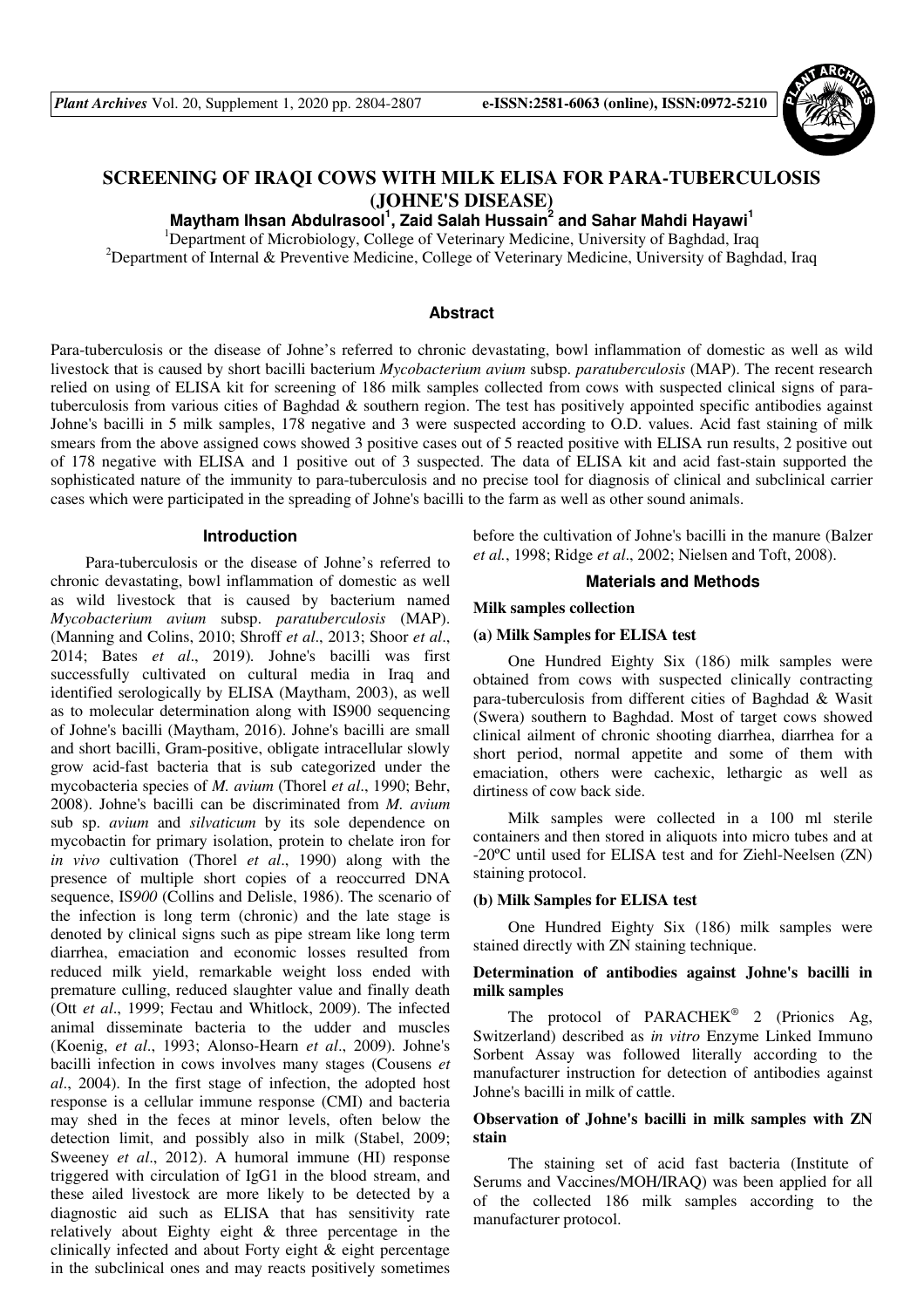## **Results**

# **Determination of antibodies against Johne's bacilli in milk samples**

One hundred and Eighty Six milk samples collected from cows with suspected clinical symptoms of JD have been positively reacted against Johne's bacilli in 5 milk samples, 178 appeared negative and 3 suspected according to O.D. reads recovered from ELISA spectrophotometer as detailed (Table 1).

The number 0.15 was dependent as the cut-off value recovered from the run of the kit. All samples showed optical density  $(O.D.) \ge 0.15$ , 0.140-0.149 and < 0.15 considered positive, suspected and negative respectively. The validity of that assay verified was adopted on the average of the O.D. data reads got from positive and negative controls of the test that were 1.191 as well as 0.090 respectively.

# **Observation of Johne's bacilli in milk samples with ZN stain**

 Direct acid fast staining technique has been performed for 186 milk samples; appearing 3 positive, 2 of them with apparent clinical signs out of 5 that revealed positive ELISA run, 2 positive among 178 negative in ELISA and 1 appeared positive within 3 suspected in ELISA run (Table 2).

Clumps of bacteria were observed in the milk slides in the suspected ailed ones with characteristic red, stumpy thick cocobacilli arraying in nests, as well as the background looks faint blue including fat droplets Fig. 1.



**Fig. 1 :** Milk sample revealed arrangement Johne's bacilli clump of in acid fast slide of advanced clinical ailed cow (Magf. X1000).

The microscopic existence of ideal Johne's bacilli clumps varies on the level of quantity within fields vary from scanty to vast in other samples of milk.

#### **Discussion**

The divulging of data about JD in IRAQ are not published until 2003 when first diagnosed and verified with MAP isolation & sero-positivity of infected animals with ELISA kit in 2003 in cattle (Maytham*,* 2003) as well as to MAP partial genome sequencing (Maytham*,* 2016).

The milk samples were collected according to the observations as well as to the history of the case recorded from the owners and clinical findings from some of the PTB suspected infected cows which showed the typical clinical manifestations of the disease which included chronic, from time to time pipe stream shooting un-painful pea-like soap diarrhea (Radostitis *et al*., 2010). Four adults ailed cows their age lies between 7-9 years old appeared the advanced clinical signs of para-tuberculosis with edema of the submandibular region, lethargy sunken eyes and cachectic with reduction in milk production except one cow with no depletion in milk yield as this may be due to individual variation along with breed resistance to MAP infection (Botaro *et al*., 2017). One of these cows suffered from mastitis & this may give an indication of the stage of disease ongoing in the same dam, hence JD may influence the occurrence of mastitis (Garcia and Shalloo, 2015). A heifer with 3 yrs old borne from the same dam with mastitis which its milk reacted positively with ELISA run indicated this heifer contract the disease via intrauterine route (Whittington and Windsor, 2009; Whittington *et al*., 2019).

The assay of adopted, on the Indirect solid phase with prior serum samples absorption collected from clinically, sub-clinically as well as overtly healthy animals which amplify the assay sensitivity up to Eighty percentage and specificity up to Ninety Two percentage (Crabb *et al*., 1999). The assay sensitivity amplified thru the run to detect the specific immunoglobulins especially IgG1 to Johne's bacilli in the milk with pre absorption of the non specific sera due to common shared antigens (Wayn and Kubica, 1994; Ridge *et al*., 2002; Gardner *et al*., 2011) and recorded of vale as diagnostic aid in defining of bovine Para-tuberculosis in the herds involved a previous background of illness with JD and affordable to screen as well as to eliminate any positive threats.

The sensitivity of protocol of ELISA test run for subclinically ailed animals within the first phases of JD, is also triggered by the dynamic of immunoglobulins secretion and hence some animals gave positive results with milk ELISA (Gardner *et al*., 2011; Bates *et al*., 2019).

Despite the immune reaction to is still paradoxical and did not fully outlined till now and demands the next steps for investigation (Begg *et al*., 2011; Munir *et al*., 2014; Luttikholt *et al*., 2019) but the first response of immunity in JD ailed ruminants has been so far cellular (CMI) especially within the first phase of the illness with a shift to humoral later while the disease is ongoing. In late-stage of the infection, beyond the cytotoxic regulatory cells of suppression, the major observed response of defence to Johne's bacilli would be production of IgG1 which elucidate T helper 2 humoral induction response (Coussen, 2004; Wu *et al*., 2007; Wadhwa *et al*., 2013). In similar, we found the latently infected dams positively reacted and others negatively to ELISA have a decline in milk production only observed with high-shedding of MAP in their milk (McAloon *et al*., 2015). Only animals with advanced stage of the disease and have elevated levels of anti MAP antibodies may increase the sensitivity of ELISA data recovery (Rathnaiah *et al*., 2017).

For the above reason certain suspected cows lower to the years Four of age that appeared low or below detectable immunoglobulins circulating within the blood whereas cellular compartments should be observed mainly Interferonγ; and energy phenomenon may explain un detectable antibodies in one of the adults over 7 years.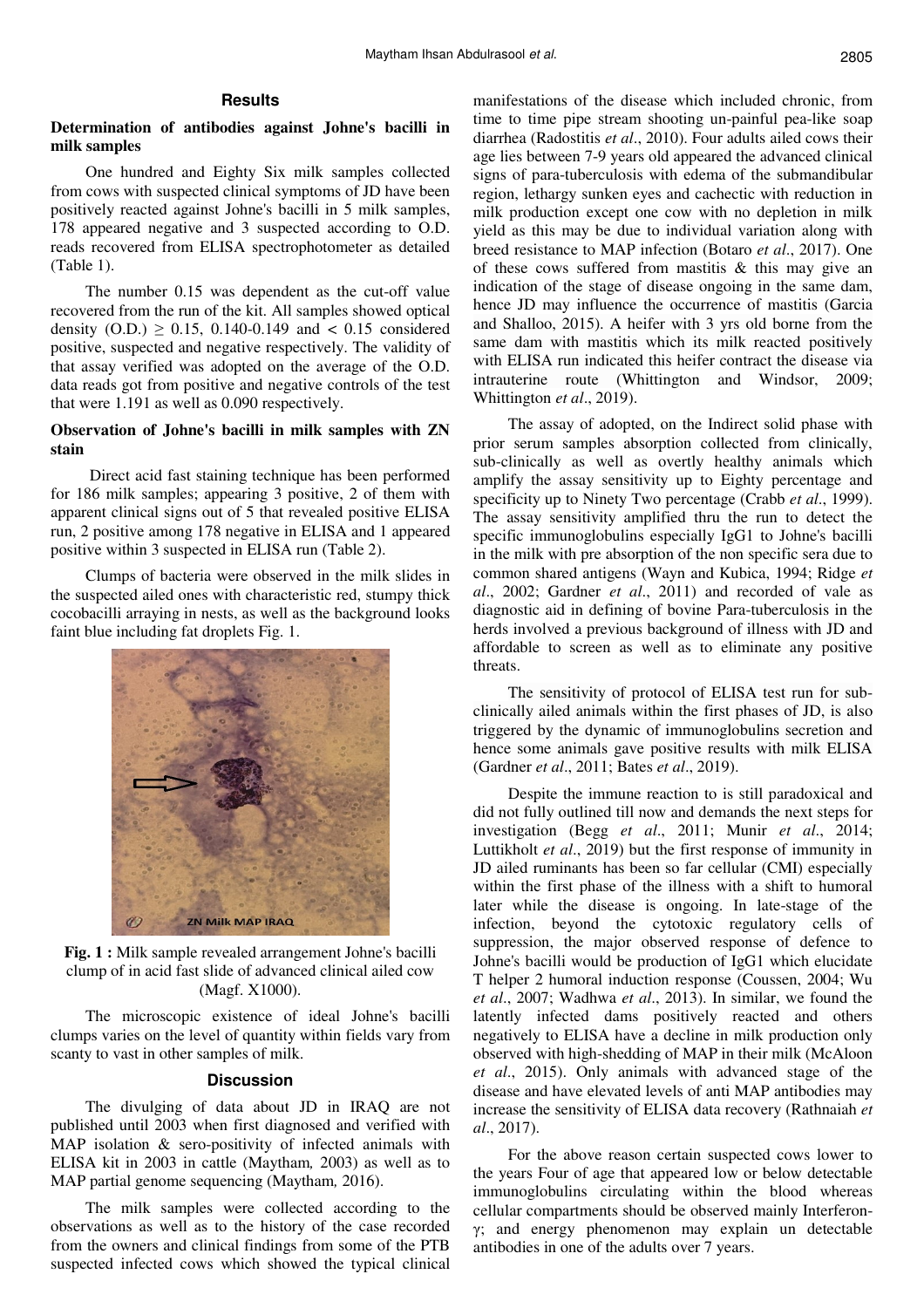Suspected ELISA records along with positive ZN stain as well as the presence of variable numbers of Johne's bacilli aggregations per field of their milk; this accorded definitely with what recorded (Radostitis *et al*., 2006). However, the microscopical sensitivity as well as specificity of the examination of Johne's bacilli in milk have been of doubt. The smears should be examined from time to time to ensure a positive data; in special when the suspected ailed ones tentatively manifested clinically and healthy animals existed together with ailed ones; along with professionally handling on examination of morphological Johne's bacilli characteristics could be relied on for detection of the disease.

The availability of Johne's bacilli clumps with more than three organisms of small, powerful acid-fast short bacilli in stained smears of any biological samples, is a presumptive diagnosis (O.I.E., 2014).

It is extremely crucial to eliminate positive ZN -positive cases especially strong shedders out of the herd showing or not showing the clinical symptoms (Hüseyin *et al.*, 2012). The phase of the ailment within the studied animals could influence the degree of Johne's bacilli shedding into milk which is not at all the time concur the ELISA readings (Gardner *et al*., 2011). The elimination of the ailed away from any herd will cut the way of MAP transmission to their offspring via colostrum or milk.

The risk of transmission of MAP thru consuming milk products from JD dairy cattle to human and contracting the disease of Crohn's (CD) that is a devastating chronic granuloma syndromes of the bowl. Para-tuberculosis causes devastating financial losses for the dairy production and enrolled as grade B within the list of OIE transmissible diseases because it is considered one of the top priority on public health inside countries as well as to its influence on the trade of animals and their stuffs (O.I.E. manual 2008).

**Table 1 :** ELISA kit data recovered results of the milk of JD suspected cows.

|              |                   | <b>Governorate/ ELISA TEST Clinically Suspected Cows</b> |       |  |  |
|--------------|-------------------|----------------------------------------------------------|-------|--|--|
| <b>City</b>  | <b>ELISA/milk</b> |                                                          |       |  |  |
| Baghdad      | 165               |                                                          | 162   |  |  |
| Wasit/Swera  | 21                |                                                          | 16    |  |  |
| Total        | 186               |                                                          | 178   |  |  |
| Percentage % |                   |                                                          | 95.69 |  |  |

 $+$  = positive,  $-$  = negative,  $\pm$  = suspected

**Table 2 :** Direct acid fast bacilli staining of milk smears results of all of JD suspected cows.

| Governorate  | Direct milk smear      | <b>Clinically Suspected</b> |       |
|--------------|------------------------|-----------------------------|-------|
|              | <b>Acid-fast Stain</b> | $+ve$                       | -ve   |
| Baghdad      | 165                    |                             | 163   |
| Kut (Swera)  |                        |                             | 18    |
| Total        | 186                    |                             | 181   |
| Percentage % |                        | 2.68                        | 97.31 |

 $+ve = positive$ ,  $-ve = negative$ 

#### **References**

Alonso-Hearn, M.; Molina, E.; Geijo, M.; Vazquez, P.; Sevilla, I.; Garrido, J.M. and Juste, R.A. (2009). Isolation of *Mycobacterium avium* subsp. *paratuberculosis* from muscle tissue of naturally infected cattle. Foodborne Pathog. Dis., 6: 513-518.

- Balzer, S.E.; Teubert, D.G. and Collins, M.T. (1998). Temporal study to evaluate serum antibody by ELISA, gamma interferon test kit and radiometric fecal culture for diagnosis of paratuberculosis in naturally infected adult dairy cattle Proc.4<sup>th</sup>. Intl.Coll.paratuberculosis. PP:54
- Bates, A.; O'Brien, R.; Liggett, S. and Griffin, F. (2019). Control of *Mycobacterium avium* subsp. *paratuberculosis* infection on n New Zealand Pastoral dairy farm. BMC Veterinary Research, 15: 266.
- Behr, M.A. (2008). *Mycobacterium* du jour: what's on tomorrow's menu? Microb. Infet., 10: 968-972.
- Botaro, B.G.; Ruelle, E.; More, S.J.; Strain, S.; Graham, D.A.; O'Flaherty J. and Shalloo. L. (2017). Associations between paratuberculosis ELISA results and test-day records of cows enrolled in the Irish Johne's Disease Control Program. J. Dairy Sci., 100: 7468–7477.
- Christie, G.J. (1950). A further note on the examination of fecal samples. The Vet. Rec., 62(30): 438-440.
- Collins, D.M. and Delisle, G.W. (1986). Restriction endonuclease analysis of various strains of *Mycobacterium paratuberculosis* isolated from cattle. Am. J. Vet. Res., (47): 2226-2229.
- Coussens, P.M. (2004). Model for Immune Responses to *Mycobacterium avium* Subspecies paratuberculosis in Cattle. Infection and Immunity, 72(6): 3089–3096.
- Crabb, J.H.; Sweeny, R.W.; Cressman, H.; McAdams, S. and Whitlock, R.H. (1999). New rapid diagnostic test for Johne's disease in cattle. The Bovine Proceeding, September, No.32: 247-249.
- Fecteau, M.E. and Whitlock, R.H. (2009). Paratuberculosis in cattle. Pages 144 in Paratuberculosis: Organism, Disease, Control. M.A. Behr and D.M. Collins eds. CAB International, UK.
- Garcia, A.B. and Shalloo, L. (2015). Invited review: the economic impact and control of paratuberculosis in cattle. J Dairy Sci., 98(8): 5019–5039.
- Gardner, I.A.; Nielsen, S.S.; Whittington, R.J.; Collins, M.T.; Baökker, D.; Harris, B.; Sreevatsan, S.; Lombard, J.E.; Sweeney, R.; Smith, D.R.; Gavalchin, J. and Eda, S. (2011). Consensus-based reporting standards for diagnostic test accuracy studies for paratuberculosis in ruminants. Prev. Vet. Med. 101: 18-34.
- Gardner, I.A.; Nielsen, S.S.; Whittington, R.J.; Collins, M.T.; Bakker, D.; Harris, B.; Sreevatsan, S.; Lombard, J.E.; Sweeney, R. and Smith, D.R. *et al*. (2011). Consensusbased reporting standards for diagnostic test accuracy studies for paratuberculosis in ruminants. Prev Vet Med., 101(1–2): 18–34.
- Hüseyin, C.; Zafer, M.; Gülşah, D.; Ethem, M.T. and Sezgin, S. (2012). Evaluation of Faecal Shedding of Acid-fast *Mycobacterium avium* subsp. *paratuberculosis* (map) in both Intradermal Johnin Test- and Serologically (Elisa) Map positive Cattle. J. Biol. Environ. Sci. 6(18): 281- 283.
- Koenig, G.J.; Hoffsis, G.F.; Shulaw, W.P.; Bech-Nielsen, S.; Rings, D.M. and St-Jean, G. (1993). Isolation of *Mycobacterium paratuberculosis* from mononuclear cells in tissues, blood, and mammary glands of cows with advanced paratuberculosis. Am. J. Vet. Res., 54:1441-1445.
- Luttikholt, S.; Lievaart-Peterson, K.; Gonggrijp, M.; Aalberts, M.; van Schaik, G. and Vellema, P. (2019).